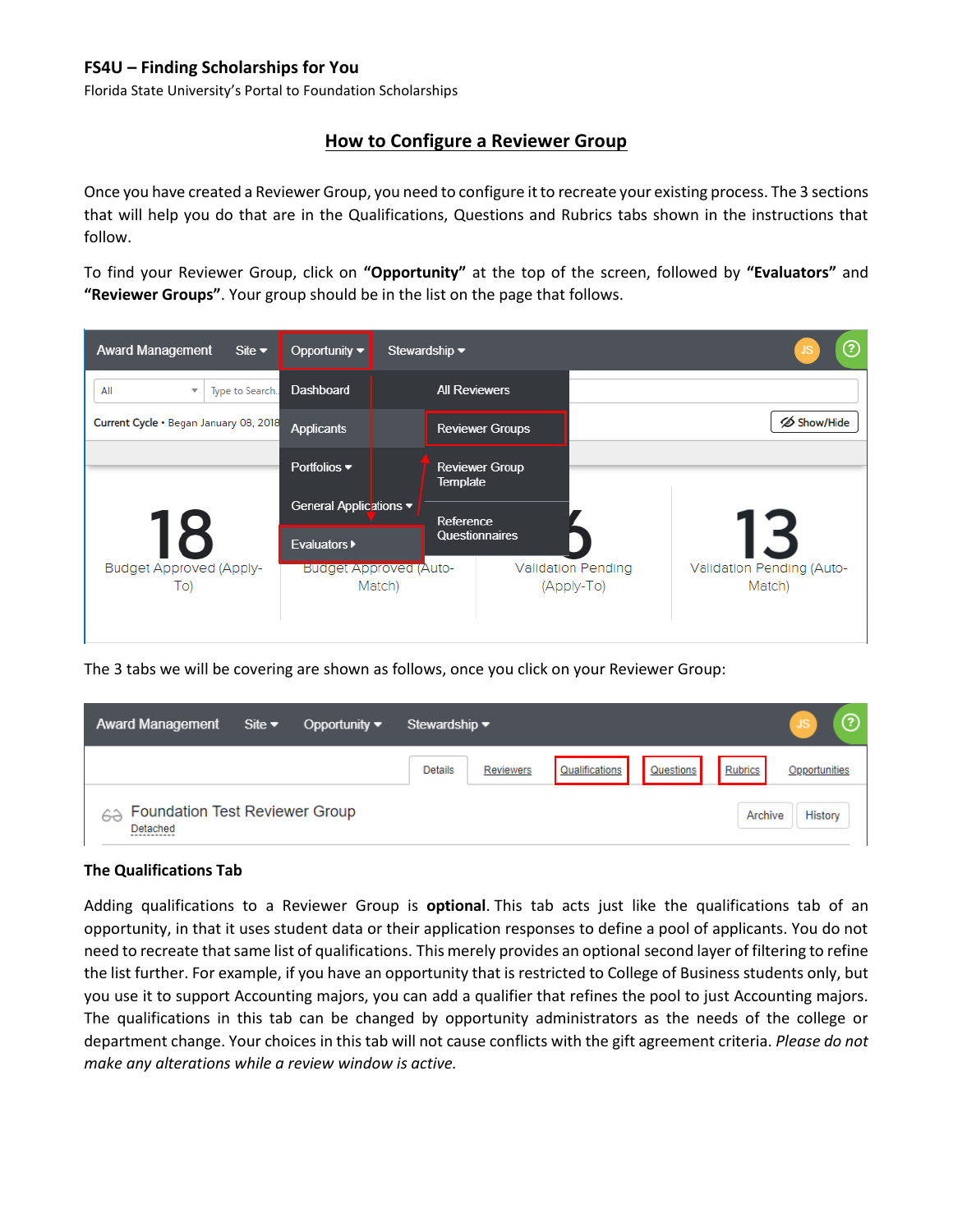Florida State University's Portal to Foundation Scholarships

To setup qualifications, click on the dropdown menu and select from the list of available options. For a list of data definitions, please email **FS4U@foundation.fsu.edu** and a team member will provide it to you. Follow the prompts and click **"Save Qualifiers"** at the bottom-right once complete.

| <b>Award Management</b>                          | Site $\blacktriangleright$ | Opportunity $\blacktriangledown$ | Stewardship v                             |           |                |           |         | ℗<br>JS                |
|--------------------------------------------------|----------------------------|----------------------------------|-------------------------------------------|-----------|----------------|-----------|---------|------------------------|
|                                                  |                            |                                  | Details                                   | Reviewers | Qualifications | Questions | Rubrics | Opportunities          |
| Foundation Test Reviewer Group<br>63<br>Detached |                            |                                  |                                           |           |                |           |         | History                |
| <b>Qualifications for Review Creation</b> (i)    |                            |                                  |                                           |           |                |           |         |                        |
|                                                  |                            |                                  | Add a qualification below to get started. |           |                |           |         |                        |
| Choose a question to qualify on.                 | ▲                          |                                  |                                           |           |                |           |         |                        |
|                                                  | Q                          |                                  |                                           |           |                |           |         | <b>Duplicate Group</b> |
| <b>Imported Applicant</b>                        | $\blacktriangle$<br>m      |                                  | Add Another Group                         |           |                |           |         |                        |
| Emplid                                           |                            |                                  |                                           |           |                |           |         |                        |
| <b>First Name</b>                                |                            |                                  |                                           |           |                |           |         |                        |
| <b>Middle Name</b>                               |                            |                                  |                                           |           |                |           |         |                        |
| <b>Last Name</b>                                 |                            |                                  |                                           |           |                |           |         | <b>Save Qualifiers</b> |
| Email                                            |                            |                                  |                                           |           |                |           |         |                        |
| <b>Home Phone</b>                                | $\overline{\phantom{a}}$   |                                  |                                           |           |                |           |         |                        |

#### **The Questions Tab**

This tab allows you to determine any questions your Reviewer Group should encounter and/or respond to in order to evaluate an application. If your Reviewer Group is detached from the Reviewer Group Template, you may remove any existing questions or add new questions using the **"Add Reviewer Question"** button.

| <b>Award Management</b>                           | Site $\blacktriangleright$ | Opportunity $\blacktriangledown$ | Stewardship $\blacktriangledown$                            |                  |                |             |           |                              | ⊘<br>JS                 |
|---------------------------------------------------|----------------------------|----------------------------------|-------------------------------------------------------------|------------------|----------------|-------------|-----------|------------------------------|-------------------------|
|                                                   |                            |                                  | Details                                                     | <b>Reviewers</b> | Qualifications |             | Questions | <b>Rubrics</b>               | Opportunities           |
| <b>Foundation Test Reviewer Group</b><br>Detached |                            |                                  |                                                             |                  |                |             |           | <b>Add Reviewer Question</b> | History                 |
| <b>Asked Questions</b>                            |                            |                                  |                                                             |                  |                |             |           |                              |                         |
| Order                                             |                            | Label                            |                                                             | Field            | Required?      | <b>Type</b> |           |                              | Actions                 |
|                                                   |                            |                                  | There are no questions associated with this reviewer group. |                  |                |             |           |                              |                         |
|                                                   |                            |                                  |                                                             |                  |                |             |           |                              |                         |
|                                                   |                            |                                  |                                                             |                  |                |             |           |                              | <b>Update Questions</b> |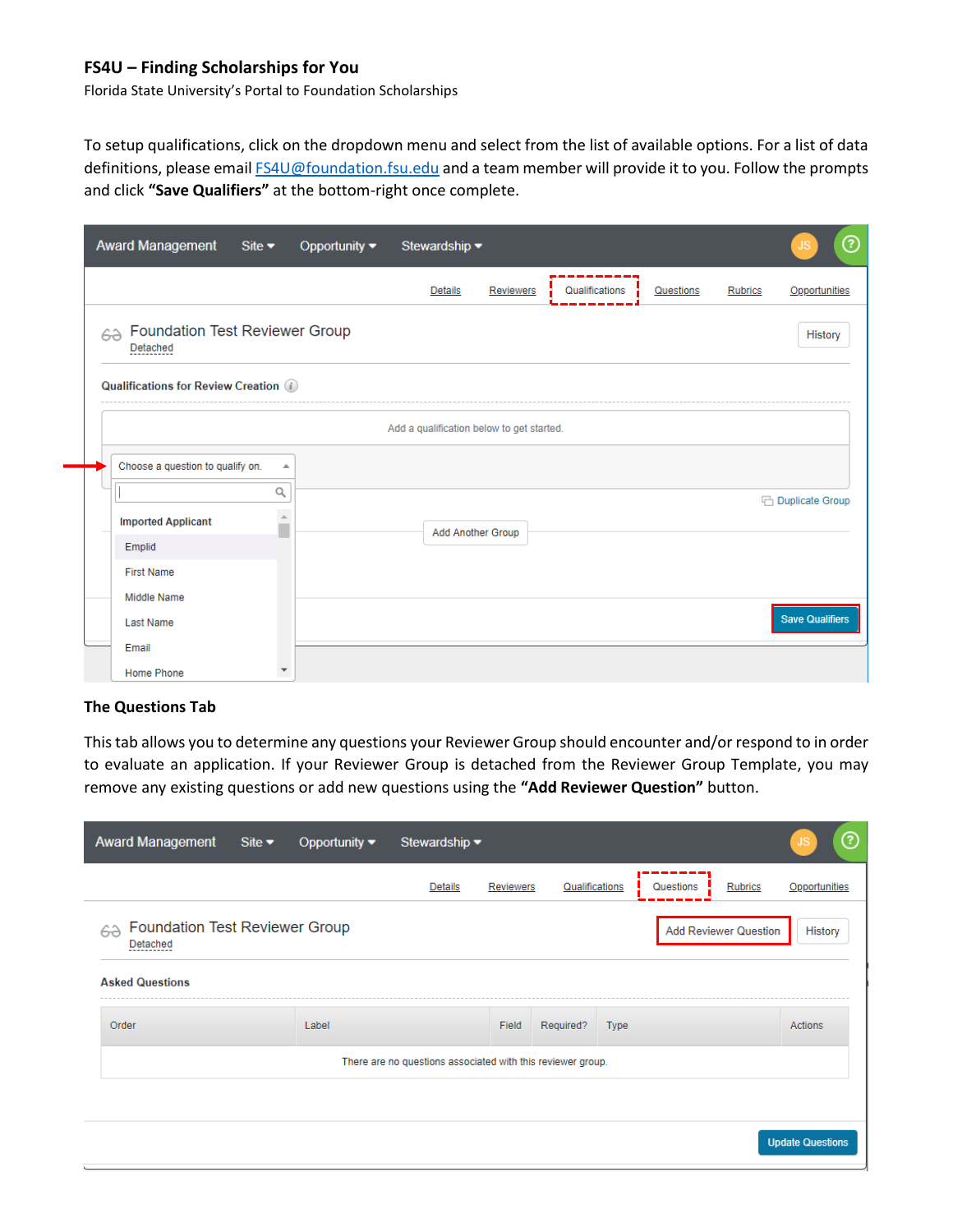Florida State University's Portal to Foundation Scholarships

You may search from the Existing Reviewer Questions, or create a New Question by typing it out as you would like for it to read in the Question box below. If you are adding a new question, click **"Single Question"** or **"Question Set"** when you are done. If you are adding an existing question, click the **"+"** next to the detail button of that question as shown below.

| Award Management Site v Opportunity v Stewardship v |              |       |                              |              | ၉ |
|-----------------------------------------------------|--------------|-------|------------------------------|--------------|---|
| Add a Reviewer Question to This Questionnaire       |              |       |                              |              | × |
| <b>New Question</b>                                 |              |       |                              |              |   |
| Question   Reviewer question label                  |              |       |                              |              |   |
| Create As   Single Question   or                    | Question Set |       |                              |              |   |
| <b>Existing Reviewer Questions</b>                  |              |       | Q. Filter questions by label |              |   |
| Text                                                |              | Field | Type                         | Actions      |   |
| Reviewer Notes:                                     |              | 11496 | Essay                        | Details<br>÷ |   |

If you are adding a new question, you will see a popup box displayed. Choose the type of question you are asking and complete any other prompts as required. When you are done, click **"Save Question"**.

| <b>Award Management</b><br>Site $\blacktriangledown$ | Stewardship •<br>Opportunity $\blacktriangledown$                               |                      | (?) |
|------------------------------------------------------|---------------------------------------------------------------------------------|----------------------|-----|
| <b>Create a New Question</b>                         |                                                                                 |                      |     |
| <b>Question Text</b>                                 | Does the applicant meet the qualifications?<br>Add help text for this question. |                      |     |
| <b>Question Type</b>                                 | <b>Short Answer</b>                                                             |                      |     |
| <b>Maximum Word Count</b>                            | Set a max word count for reviewer response                                      |                      |     |
|                                                      | Back to Question List<br><b>or</b>                                              | <b>Save Question</b> |     |

Your question will now appear at the top of the Existing Reviewer Questions list. Click the **"+"** next to the detail button of that question to continue. Click the **"X"** to return to the main page of the Questions tab.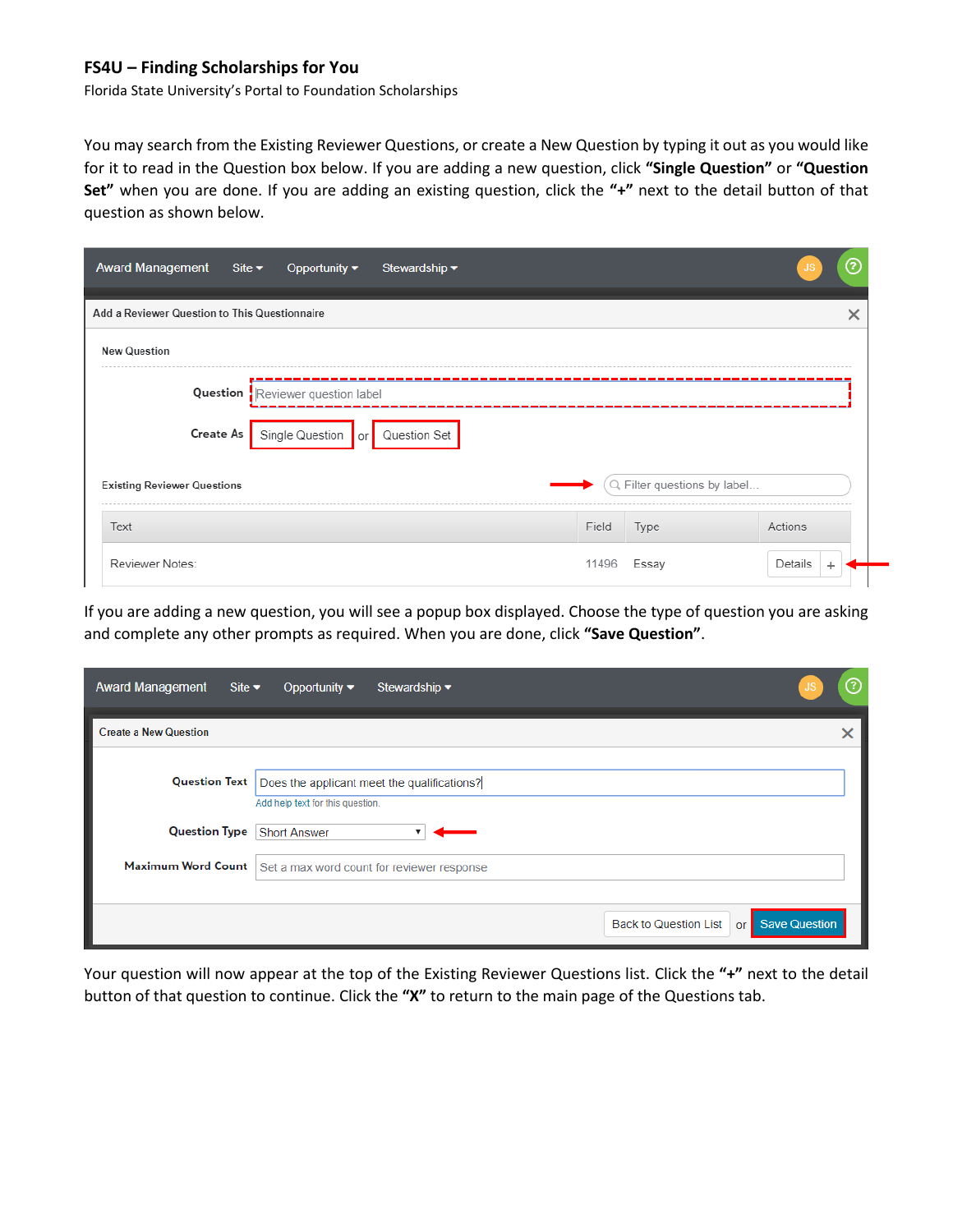Florida State University's Portal to Foundation Scholarships

|                                               | Award Management Site ▼ Opportunity ▼ Stewardship ▼ |  |
|-----------------------------------------------|-----------------------------------------------------|--|
| Add a Reviewer Question to This Questionnaire |                                                     |  |
| <b>New Question</b>                           |                                                     |  |
|                                               | <b>Question Reviewer question label</b>             |  |

You should now see your question in the Asked Questions list. Determine whether the question is required to be answered by the Reviewers by checking the **"Required?"** box. You may also rearrange the order of questions using the 3-bar icon to the left of the question. Click **"Update Questions"** on the next screen to complete the process.

| <b>Award Management</b>                                      |       | Site $\blacktriangleright$ | Opportunity $\blacktriangledown$                      | Stewardship • |         |                  |       |                |                      | alis-                        | $\circledcirc$          |
|--------------------------------------------------------------|-------|----------------------------|-------------------------------------------------------|---------------|---------|------------------|-------|----------------|----------------------|------------------------------|-------------------------|
|                                                              |       |                            |                                                       |               | Details | <b>Reviewers</b> |       | Qualifications | Questions            | Rubrics                      | Opportunities           |
| вa<br>Detached<br>-----------                                |       |                            | Foundation Test Reviewer Group                        |               |         |                  |       |                |                      | <b>Add Reviewer Question</b> | History                 |
| <b>Asked Questions</b>                                       |       |                            |                                                       |               |         |                  |       |                |                      |                              |                         |
| Order                                                        | Label |                            |                                                       |               |         |                  | Field | Required?      | Type                 | Actions                      |                         |
| $\frac{1}{2}$<br>$\qquad \qquad$<br>$\overline{\phantom{a}}$ |       |                            | Test - Are you testing the Reviewer Question feature? |               |         |                  | 11665 |                | <b>Radio Buttons</b> | Details                      | $\times$                |
|                                                              |       |                            |                                                       |               |         |                  |       |                |                      |                              |                         |
|                                                              |       |                            |                                                       |               |         |                  |       |                |                      |                              | <b>Update Questions</b> |

### **The Rubrics Tab**

This tab allows you to set up a series of scoring rubrics that Reviewers in your Reviewer Group will encounter when evaluating assigned applications. If your Reviewer Group is detached from the Reviewer Group Template, you may edit any existing rubrics or create new rubrics. To create a new rubric, fill out the boxes for Name, Help Text, Minimum Score, Maximum scores, Offset (increments between possible scores), and Weight (multiplication factor). Click **"Create Rubric"** at the bottom-right of the window to add it to the list of Enabled Rubrics.